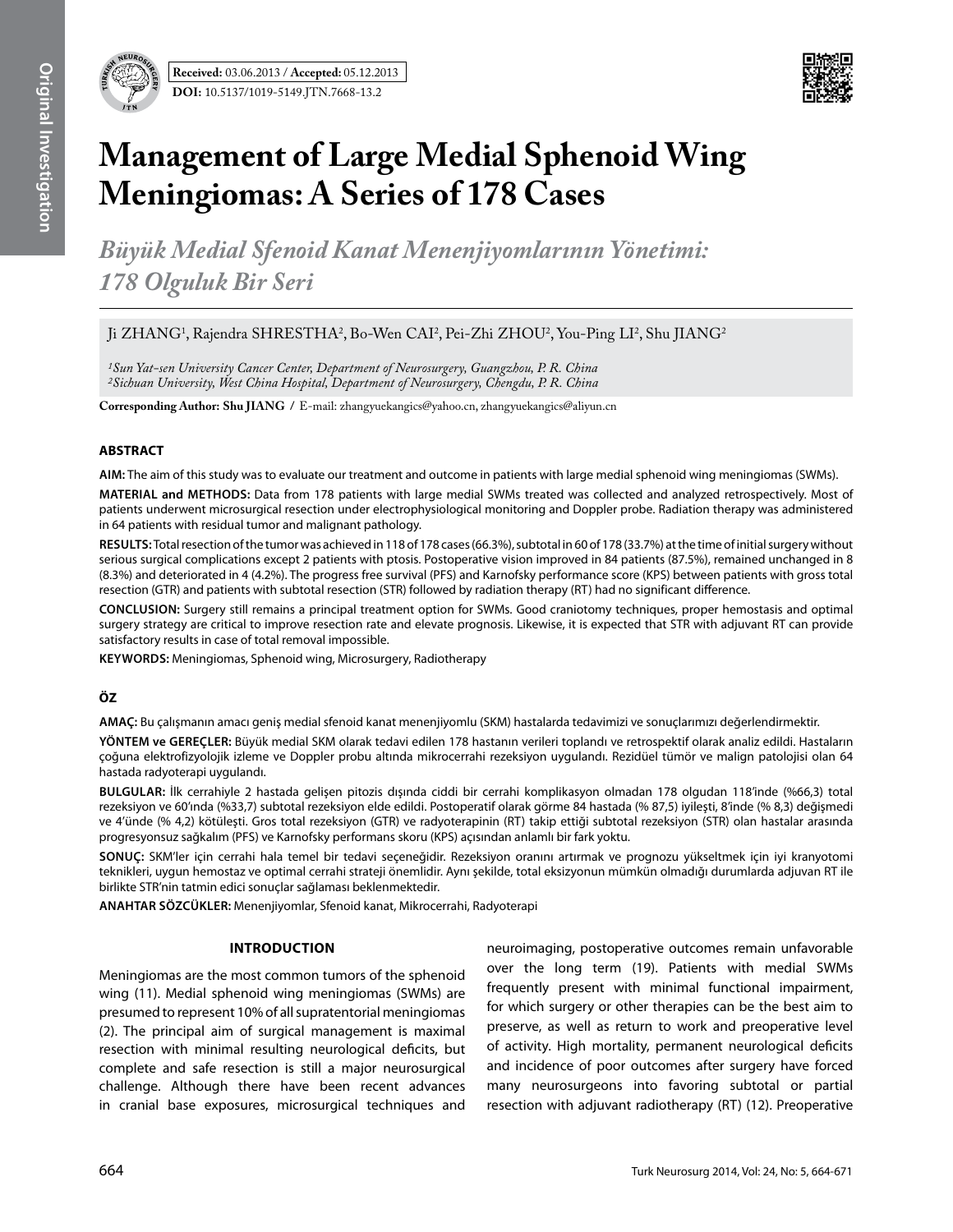evaluation directly affects the surgical exposure, goal and outcome. Good craniotomy technique and tumor resection strategies are critical in preserving neurovascular structures, and raising tumor resection rate. We retrospectively present our experience in 178 patients with large medial SWMs and analyze patient's outcomes.

## **Patients and methods**

### *Patient Characteristics*

This study consisted of 178 patients with large medial SWMs. These procedures were performed by the same neurosurgeon at the west china of hospital. Female preponderance was observed with 125 women (70.2%) compared with 53 men (29.8%). Mean age was 44.2 years (ranging from 21 to 72 years). 84 tumors were on the right side and 94 were on the left. The number of patients experiencing clinical symptoms was as follows: visual disturbances, 96 (53.9%); headache, 26 (14.6%); seizures, 13 (7.3%); amblyopia, 12 (6.7%); intracranial hypertension, 10 (5.6%), with 6 cases of Foster-Kennedy syndrome; blepharoptosis, 9 (5.1%) hemiparesis, 3 (1.7%); facial hypesthesia, 3 (1.7%); proptosis, 3 (1.7%); diabetes insipidus 2 (1.1%); hypopituitarism, 2 (1.1%); emotional disturbance, 2 (1.1%). The major clinical symptoms and signs of the 178 patients are shown in Table I.

### *Preoperative Evaluation*

All patients underwent through a neurological examination before surgery. Ophthalmologic test consisted of patient's visual acuity and field for both eyes. Glucocorticoid was detected in 3 patients because the tumor was adhered to hypothalamus and/or pituitary stalk. Computed Tomography (CT) scans with thin cuts through the cranial base revealed delineation of osseous anatomy and were helpful in identifying areas of bony hypertrophy, intratumoral calcification and enostosis (Figure 1). T1- and T2-weighted three- dimensional MRI could determine the relationship of tumors with neighboring structures, the extent of the tumor, and encasement or compression of the optic apparatus (Figure 2A,B). Isointensity or hypointensity on T2-weighted MRI indicated firm meningioma (Figure 3A,B). In another 132 patients CT angiography (CTA) or MR angiography (MRA) was performed to visualize encasement of the internal cerebral artery (ICA) and its branches. Digital subtraction cerebral angiography (DSA) was performed in 13 patients with giant tumors embolized with Onyx embolic agent using superselective catheterization of the feeding arteries from the external cerebral artery (ECA). Mean tumor diameter was 6.3 cm (range 4.2–11.9 cm). Calcification was present in 19 cases, peritumoral edema in 167, and the shift of midline in 122 and compression to cerebral ventricle in 107. The majority of tumors showed sharply demarcated margin. The shape of the tumors was round (122 cases), flat (14), lobulated (3), and irregular (11). Infiltration into the unilateral cavernous sinus was present in 105 cases, optical canal involvement in 27 with 6 further extending into the orbital wall or orbital compartment. Hyperostosis of the sphenoid wing was present in 13 patients.

The extent of tumor resection was classified according to the Simpson classification (22):

Grade I- total tumor resection with excision of infiltrated dura;

Grade II- total tumor resection and coagulation of dural attachments;

Grade III- gross total tumor resection without excising dural attachments or extradural extensions;

Grade IV- subtotal tumor resection.

GTR including simpson grade I and II resection, was defined as no intraoperative evidence of residual tumor and no evidence of contrast-enhancing tumor on postoperative MRI. When either of these criteria was not satisfied, the extent of tumor removal was classified as STR. Our patients almost underwent immediate and follow-up MRI to evaluate the extent of tumor

**Table I:** Major Clinical Symptoms in 178 Patients with Medial SWMs

| <b>Clinical Presentation</b> | No. Patients (%) |
|------------------------------|------------------|
| Visual disturbances          | 96 (53.9)        |
| Headache                     | 26(14.6)         |
| <b>Seizures</b>              | 13(7.3)          |
| Ambiopia amblyopia           | 12(6.7)          |
| Intracranial hypertension    | 10(5.6)          |
| <b>Blepharoptosis</b>        | 9(5.1)           |
| <b>Hemiparesis</b>           | 3(1.7)           |
| Facial hypesthesia           | 3(1.7)           |
| Proptosis                    | 3(1.7)           |
| Diabetes insipidus           | 2(1.1)           |
| Hypopituitarism              | 2(1.1)           |
| Emotional disturbance        | 2(1.1)           |

*Values represent number of patients and percentages (in parentheses) of total.*



**Figure 1:**  Preoperative CT shows a giant mass at the anterior and middle skull base with calcification.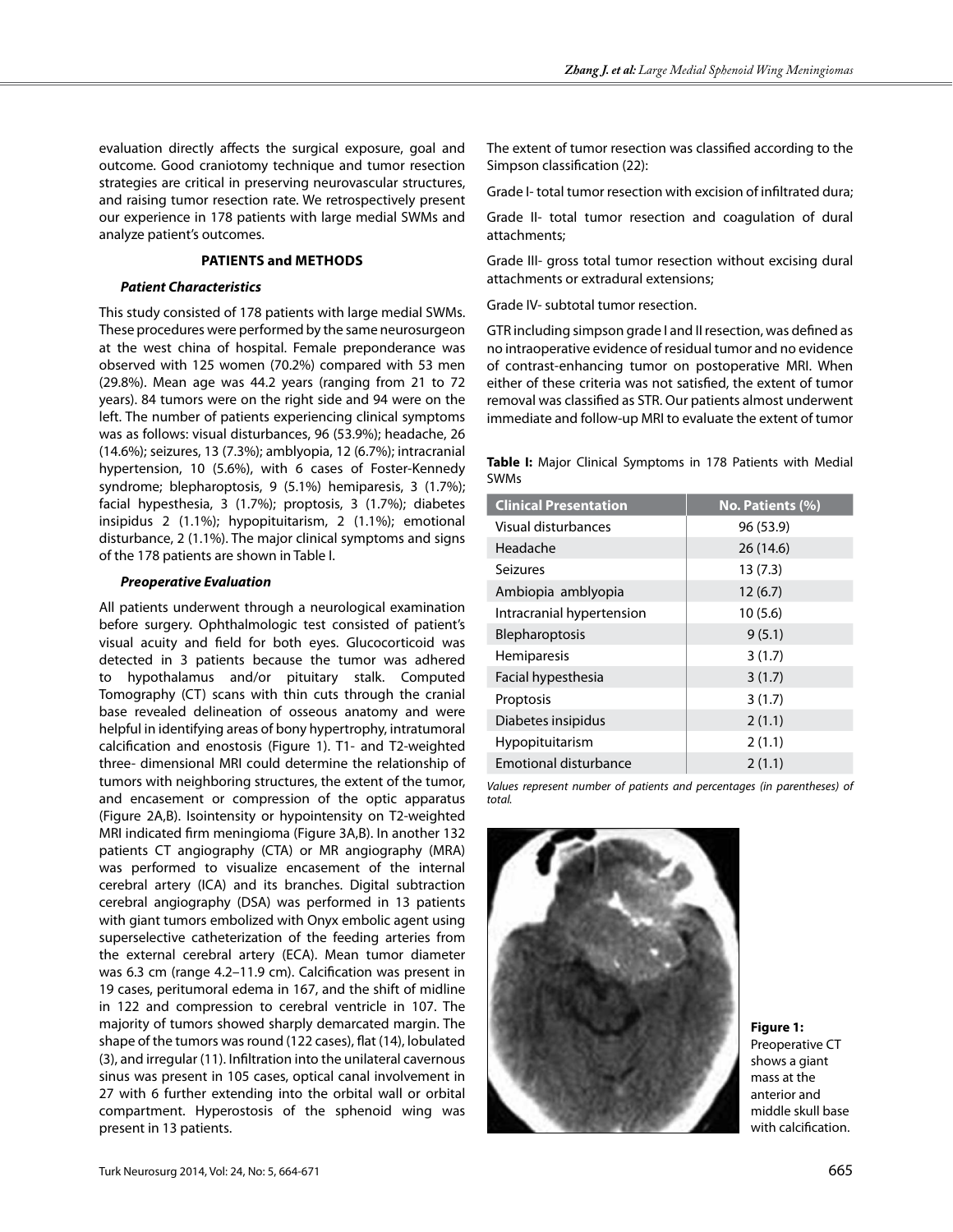

**Figure 2: A)** Axial MRI with contrast displays the right SWM compressing the lateral wall of the right optic nerve, **B)** The flat SWM encasing of the left optic apparatus and sellar region.



**Figure 3: A)** Axial T2 weighted MRI demonstrates a meningioma with isointensity and hypointensity. **B)** At the right sphenoid wing.

resection and recurrence or progression three months after initial surgery. Functional outcomes were based on the KPS scale definitions rating criteria. The patients who had high KPS (80-100), able to carry on normal activity; no special care needed (4). KPS was evaluated in all patients preoperatively and also could follow-up.

### *Operative Technique*

After general anesthesia, the patient was placed supine with the head rotated from 30 to 60 degrees to the contralateral side of the approach and the head of the bed elevated approximately 15°. The scalp incision of transzygomatic pterional approach was made 0.5cm inferior to the zygomatic arc and 0.5cm anterior to the tragus, and then frontally curved behind the hairline. The incision was in a threequarter bicoronal fashion for amplified frontotemporal approach. The subfascial dissection was made to expose the orbital rim anteriorly and the zygomatic arc inferiorly. An

# **Table II:** Approaches in 178 Patients

| Approach                 | <b>Number</b> |
|--------------------------|---------------|
| Pterional                | 37            |
| Modified pterional       | 37            |
| Transzygomatic pterional | 31            |
| Amplified frontotemporal | 73            |

amplified frontotemporal osteotomy was to fully expose the tumors extending across the midline. Pterional or modified pterional craniotomy was made along the skull base. Different approaches for tumor resection were listed in Table II. The size and shape of bone flap rely on the location and extension of the mass. A few techniques of reducing blood loss in especially dealing with the sphenoid wing were as follows: (a) drilling away the outer plate, diploe and partial inner plate of bone flap, and the sphenoidal crest; (b) then breaking off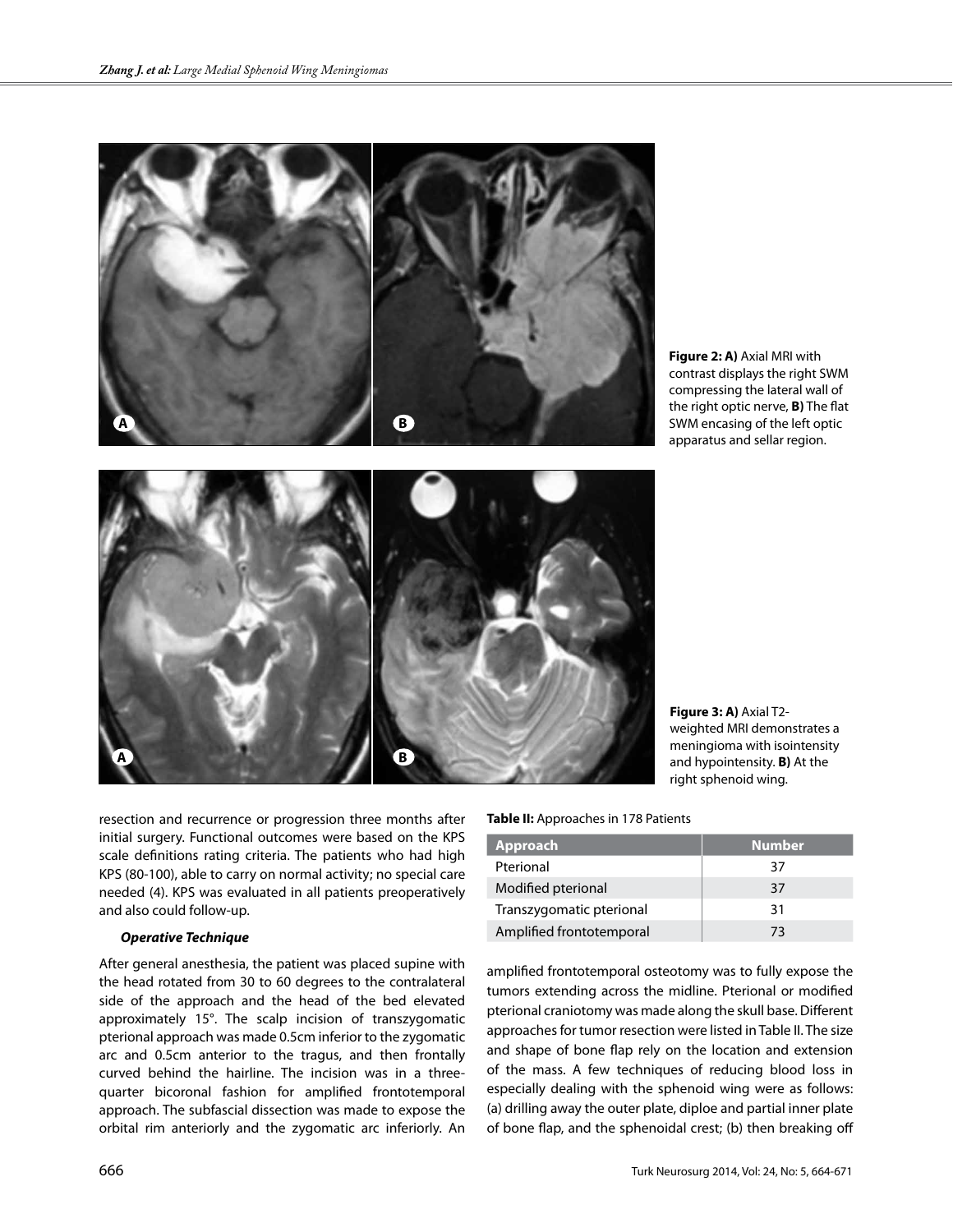possible. The dura was elevated off the floor of the middle fossa under the surgical microscope after devascularizing of basal blood supply from ECA. Cerebrospinal fluid was released under microscope from lateral fissure. Microvascular Doppler probe and cavitron ultrasound surgical aspirator (CUSA) were implied and intraoperative electrophysiological monitor with stimulation electrodes used side by side to judge the relation between the tumor and the nerves. It should be kept in mind that nerves and large vessels should be preserved at any times. We initially reduced tumor size by either central debulking or segmental resection, and then dissociated tumors from encased arteries, and severely compressed or encased nerves with the aid of dissector, bipolar coagulation and microscissor. In our series, all patients with preoperative visual

the lamellar of the inner plate after finishing bone window; (c) grinding the bleeding sphenoidal crest up to the clinoid process by using a minimal high-speed drill as soon as



**Figure 4:** Intraoperative photography shows the left optic nerve after opening of the falciform ligament and the partial optic nerve sheath. **ON** indicates optic nerve; **T,** tumor.

acuity and field disturbance underwent direct exploration of the intracranial segment of optic nerve when tumor mass effect was not seen around the nerve (Figure 4). The infiltrated bone was maximally drilled away. The zygomatic arc and the bone flap with its masseter attachment were placed by use of titanium miniplates. The average estimated volume of blood loss was 350 ml during the whole operation.

### **Results**

The degree of tumor excision was determined on both intraoperative assessment and postoperative MRI performed within 24-48 hours. None of the 178 patients died of surgery. Simpson grade  $I + II$  resection was respectively achieved in 20 and 98 patients, and grade III+ IV in 40 and 20 because of tumor invasion of the cavernous sinus or /and firmly adherent to or encasement of the ICA and/or optic apparatus. In the same situation, tumor with hyperintense on T2 weighted was generally removed easier than those with isointensity or hypointensity (Figure 5). Among the patients with preoperative visual disturbance, postoperative vision improved in 84 patients (87.5%), remained unchanged in 8 (8.3%) and deteriorated in 4 (4.2%). Preoperative other symptoms gradually relieved after surgery. New-onset postoperative seizures developed in 9 patients and were well controlled by medical therapy. Postoperatively permanent oculomotor nerve palsy appeared in three patients except one that disappeared one week later. Two young patients experienced long-term apathy indifference. RT was used in 48 patients with residual tumors conformed as WHO grade I meningiomas. Total dose of 54 Gy was introduced for benign meningiomas, and 60 Gy for atypical and malignant tumors. Patients were followed up from 9 to 60 months (median, 42 months). The progress free of residual tumor on the fifthyear postoperative MRI was considered as indicative of radiotherapy (Figure 6A-D). The PFS of patients with GTR (Figure 7A-F) was present in 81 patients (79.4%), the PFS of patients with subtotal resection (SRT)  $+$  RT detected in 37 (78.1%) in WHO grade I meningiomas in Table III. They were not strongly correlated (X2=0.011, p>0.05). Postoperative 94.9% patients with GTR compared with preoperative 90.7%



**Figure 5:** Relationship between resection extent and T2 Simpson grade I Simpson grade II Simpson grade III Simpson grade IV **RE=** resection extent; **HE=**hyperintense; **IO=**isointensity; **HO=**hypointensity.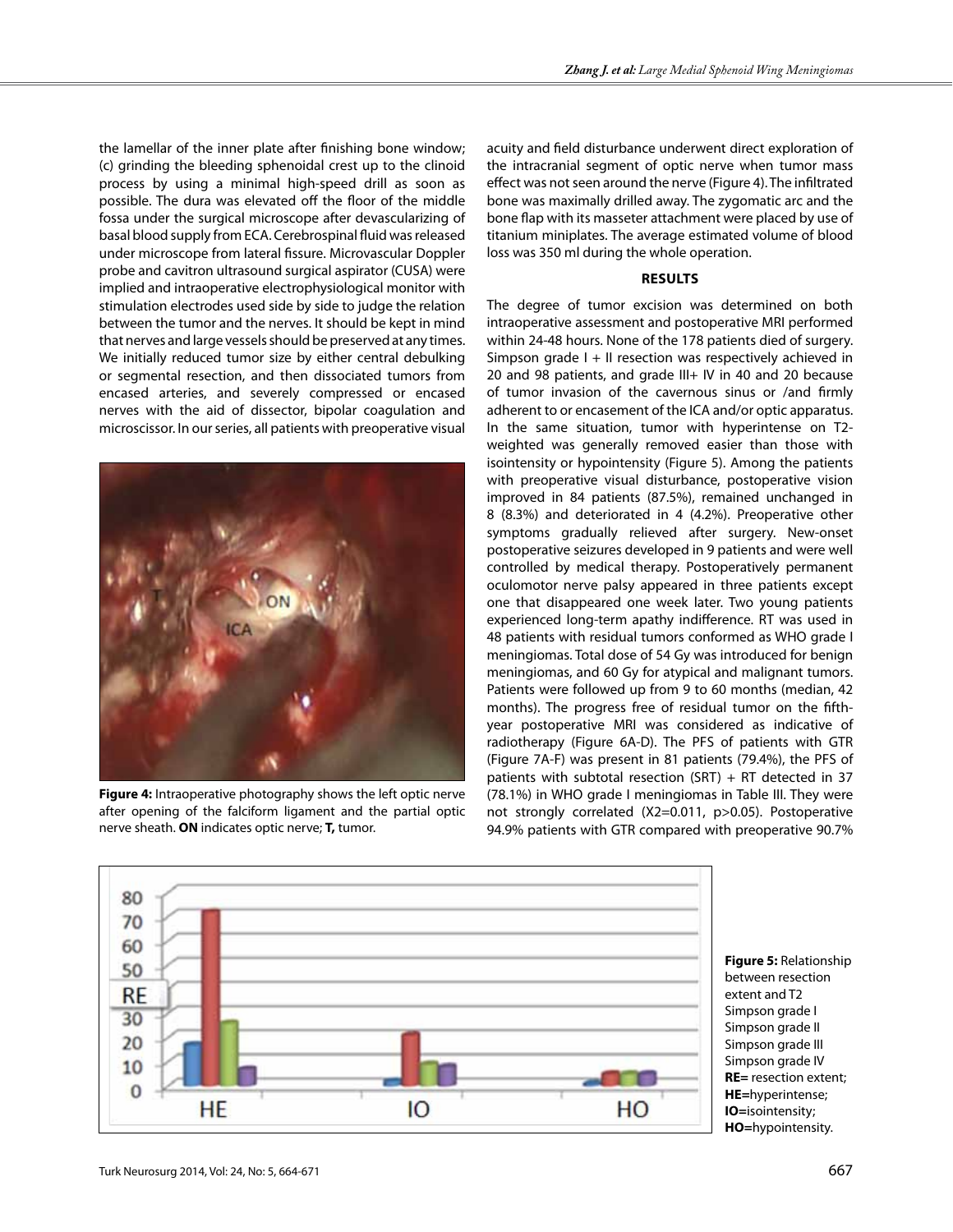

**Figure 6: A)** Preoperative axial contrast enhanced MRI displays the left medial SWM extending into suprasellar region, **B)** CTA abundant blood supply of the tumor, ACA and MCA displacement, **C)** the residual tumor in the left cavernous sinus three month later, **D)** the residual tumor had no significant progress after postoperative radiation 54 month.

had a normal life (KPS: 80–100). By contrast, postoperative 96.7% patients with STR+RT compared with preoperative 85.0% got the same KPS. The KPS of patients between GTR and STR +RT after management had no statistical difference (X2=0.068, p>0.05) in Table IV.

#### **Discussion**

Medial SWMs accounting for around 50% of all sphenoid wing meningiomas, are located at the medial sphenoid ridge, a 1 cm a small bony structure, where the cavernous sinus, optic nerve, and cranial ICA are closely bound (20). They grow slowly, become very large when diagnosed. Advances in neuroimaging, improved microsurgical techniques and cranial base exposures, successfully removing tumors previously considered as unresectable is possible nowadays (18). However, safe and complete resection still remains surgically challenging procedures. Radical resections may contribute to avoid or delay tumor recurrence (8). Neuropraxia and severe complications possibly follow the attempt on blind GTR because of tumor's adhesion or/ and invasion to the cavernous sinus and optic apparatus. The primary goal of surgery was maximal removal of tumor and reduction of morbidity and mortality (6). We accomplished total resection in our two cases whose permanent deficit of cranial nerve after the surgery occurred initially. Therefore, we intentionally performed extensive subtotal resection in high-risk areas to avoid additional neurological deficits after that.

**Table III:** PFS of Medial SWMs Between GTR and STR+RT (WHO Grade I Meningiomas)

| <b>Variables</b>    | GRT        | <b>ISRT+RT</b> |
|---------------------|------------|----------------|
| No. of patients     | 102        | 48             |
| No. of PFS          | 81 (79.4%) | 37 (78.1%)     |
| Mean time of FU (m) | 34.6       | 37.3           |

*m= month, FU= follow-up*

**Table IV:** Long-Term Functional Outcome in GRT and SRT +RT (KPS: 80-100)

| <b>Treatment</b> | <b>Pre-N</b> | <b>Post-N</b> |
|------------------|--------------|---------------|
| GRT              | 107 (90.7%)  | 112 (94.9%)   |
| SRT+RT           | 51 (85.0%)   | 58 (96.7%)    |

*Pre-N = preoperative number, post-N= postoperative number.*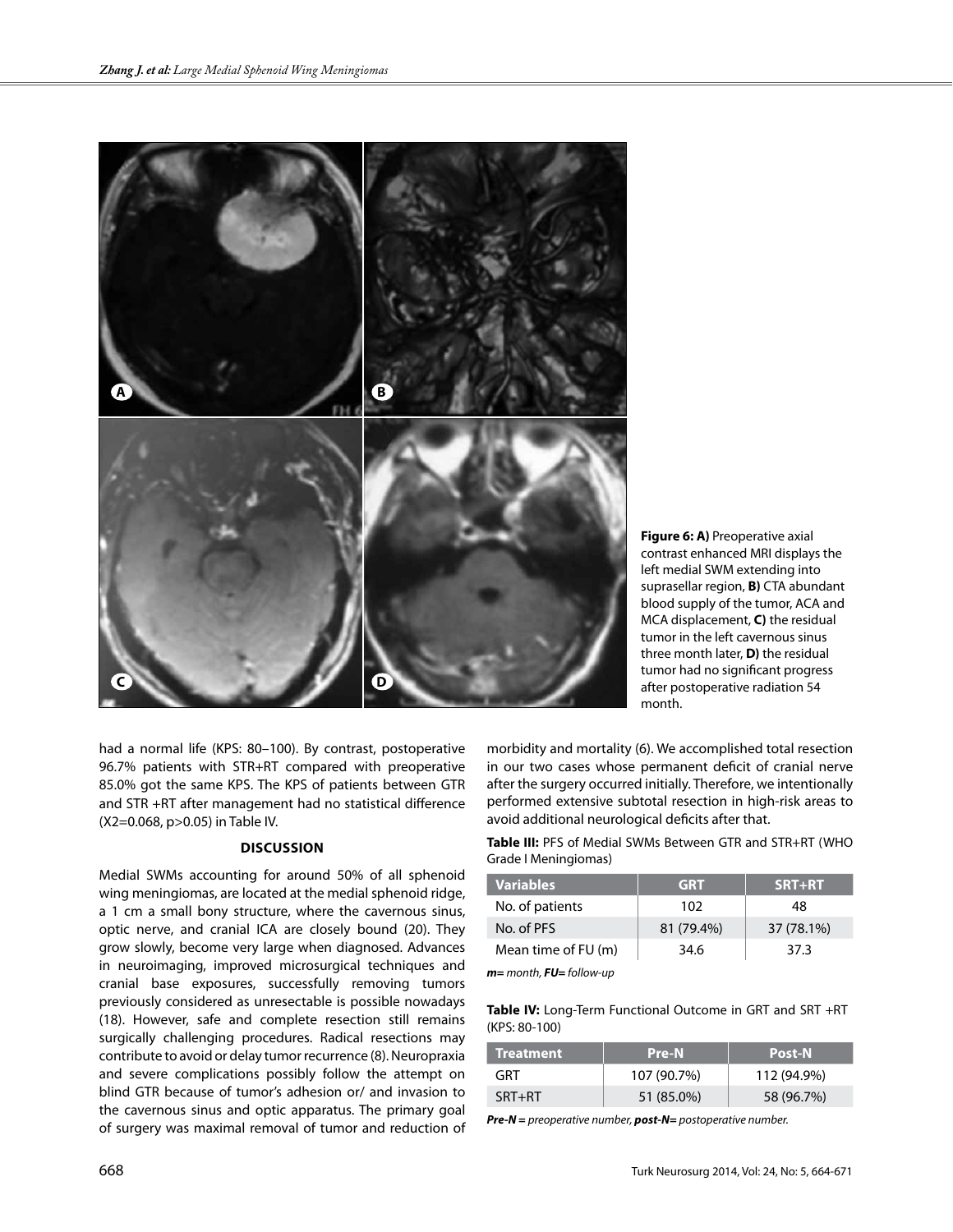Imaging finding involving CT, CTA, MRI, MRA and DSA are important in preoperative planning. The role of MR image allows a study of the vascularization, infiltration, extension, limits and relationships with surrounding structures. A general idea of the texture and extent of the tumor can be achieved by analysis of signals on preoperative T2-weighted images that almost suggest the tumor's consistency. The tumor with isointensity or hypointensity relative to grey matter on T2-weighted sequences often indicates that safely dissecting off the hard tumor from the intimate relation with vital structures is not easy, and any attempt to achieve a GTR is dangerous. In our series, Tumors with subtotal resection were mostly those tumors with isointensity or hypointensity on T2-weighted MRI, and those tumors in close proximity to important structures.

Multiple surgical approaches have been developed to attack these formidable lesions. It is well known that the

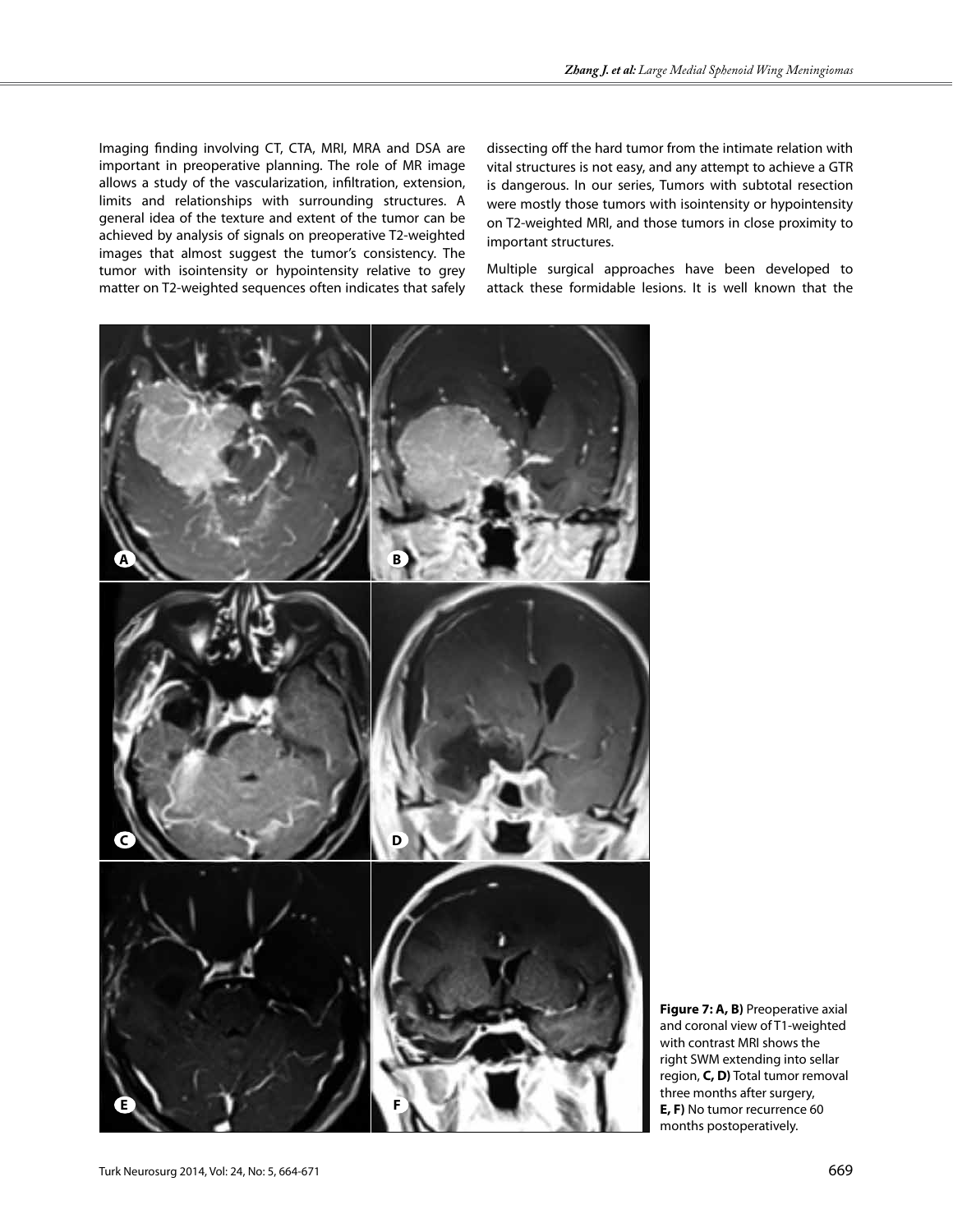correct operative approach is very important for removal of a complicated tumor such as medial SWMs. The choice of approach was dictated by the size, location and extension of the tumor. If the medial parts of the tumors were located in the anterior and middle cranial fossae and extended across the midline, amplified frontotemporal craniotomy should be adopted to receive a good medial view of the suprasellar region. Ample working space like fronto-orbito-zygomatic approach was provided to detach tumor from optic apparatus and ACA without removal of the orbital rim and zygomatic arch so supraorbital nerve and artery were intact. Its advantage compared with conventional fronto-orbitozygomatic craniotomy is to shorten the time, lower damage and induce facial shape influence. Pterional approach should be managed for patients whose tumors extended laterally and superiorly. Modified pterional approach should be performed for patients with tumors extending anteriorly or posteriorly. Transzygomatic pterional approach might be better for tumors mainly invading the middle skull fossae. When the tumor invaded the cavernous sinus, SRT should be performed to avoid damaging the cranial nerves and vessels in the cavernous sinus.

The surgical difficulties are the following: (i) large tumor size; (ii) tumor consistency; (iii) cavernous sinus infiltration; (iv) involvement of cranial nerves and vessels; and (v) abundant blood supply (13). Large medial SWMs are highly vascularized from the ECA and ICA. Intraoperative bleeding is another major concern especially when meningiomas lie on the wall of the cavernous sinus (7). Tumor can obtain blood supply from internal carotid branches inside the cavernous sinus, which usually are difficult to be embolized preoperatively. In our series, minimum blood loss was achieved through the correct operative approach where early interruption of the dural blood supply was done. Heavily bleeding may sometimes be encountered, even onset of incision of scalp. A few techniques of controlling blood loss before resection of the tumor, especially dealing with the sphenoid wing, make it easy to expose tumor, which would directly shorten operation time, enhance the chance for total tumor resection and improve the results of operation. The chances of radical removal sometimes are hampered by the involvement of the vessels and nerves whose exact locations remain unknown to the neurosurgeon, so the risk of intraoperative neurovascular injury persists. It is important to visualize the relationship between the tumor and the neurovascular structures, so the ICA and its branches should be monitored by Doppler before resection of tumors. Most of the soft tumor could be aspirated with a suction tube or CUSA in order to decrease vascular impairment. The severe adhesion to the optic apparatus and ICA as well as its branches indicates that it is unfeasible to divide the tumor even with microscissor. Postoperative outcomes displayed that the patients involved in our study had a favorable preservation of the neurovascular structures after the microsurgical treatment assisted by intraoperative electrophysiological monitoring. It is imperative in all cases for protection of the important cranial nerves in the skull base. High recurrence after complete excision of meningiomas made many neurosurgeons frustrated (4). RT is another choice in treating residual tumors and has proven beneficial for patients with incompletely resected meningiomas (1, 5). Furthermore, it has been used for high surgical risk areas (16, 17). For benign meningiomas, adjuvant RT reduces tumor progression in subtotal resected tumors (23). As shown in Table III and Figure 6(A-D) in our series, the application of single daily doses of 1.8–2.0 Gy up to a total dose of 54 Gy has proved effective in patients with incomplete resection of meningiomas (WHO grade I ) by improving 5-year PFS to be same extent as complete surgical resection. Meningiomas that have recurred once, tend to recur soon (15), so additional radiation treatment for patients with subtotal resection should be accomplished. Some reports on meningioma treatment indicate much better results with postoperative radiotherapy than with surgery alone. The 5-year PFS rate is 77% to 88% with surgery and RT is 43% to 59% with surgery alone (9, 12, 21). Microscopic surgery followed by RT has provided a better prognosis in some literatures reported. In the present series, patients with adjuvant RT after STR reached postoperatively a high KPS with tumor progression free in the regular followup. Defying resection might cause serious deterioration of patient's life quality when the involved structures included the critical structures like the cavernous sinus. All the patients with WHO grade I meningioma almost maintained a longterm acceptable level after STR followed by subsequent RT. Both pure surgery and RT after operation offer a choice for pretherapeutic consideration of patients with large medial SWMs in order to optimize patient's outcome (14).

Visual acuity and field disturbance was the main cause for referral. Despite the improvement of microsurgical techniques and refinement of microsurgical tools in the past few years, the outlook for visual recovery in patients with medial SWMs have been quite pessimistic after surgery (2, 3). Significant visual improvement in 71%, and only a minority of patients recovering to normal vision were reported (24). The key to preserving visual function is to minimize direct manipulation or trauma to the optic nerves and interference to the blood supply of the optic apparatus (10). If the arachnoid membrane was not recognizable, dissection of tumor from the optic apparatus would be dangerous. In patients whose decompression or encasement of optic apparatus was not visible during procedure, but visual disturbance existed preoperatively, all underwent direct exploration of intracranial segment of optic nerve. With respect to their visual outcome, the overwhelming majority of them achieved a good visual result. According to our experience, visual outcome after tumor resection tended to remain unchanged in those patients whose preoperative duration and degree of visual deterioration were long and severe.

#### **Conclusion**

Surgery still remains a principal treatment choice for large medial SWMs though GTR is a major neurosurgical challenge. Pursuing a GTR of the tumor should not be a unique target